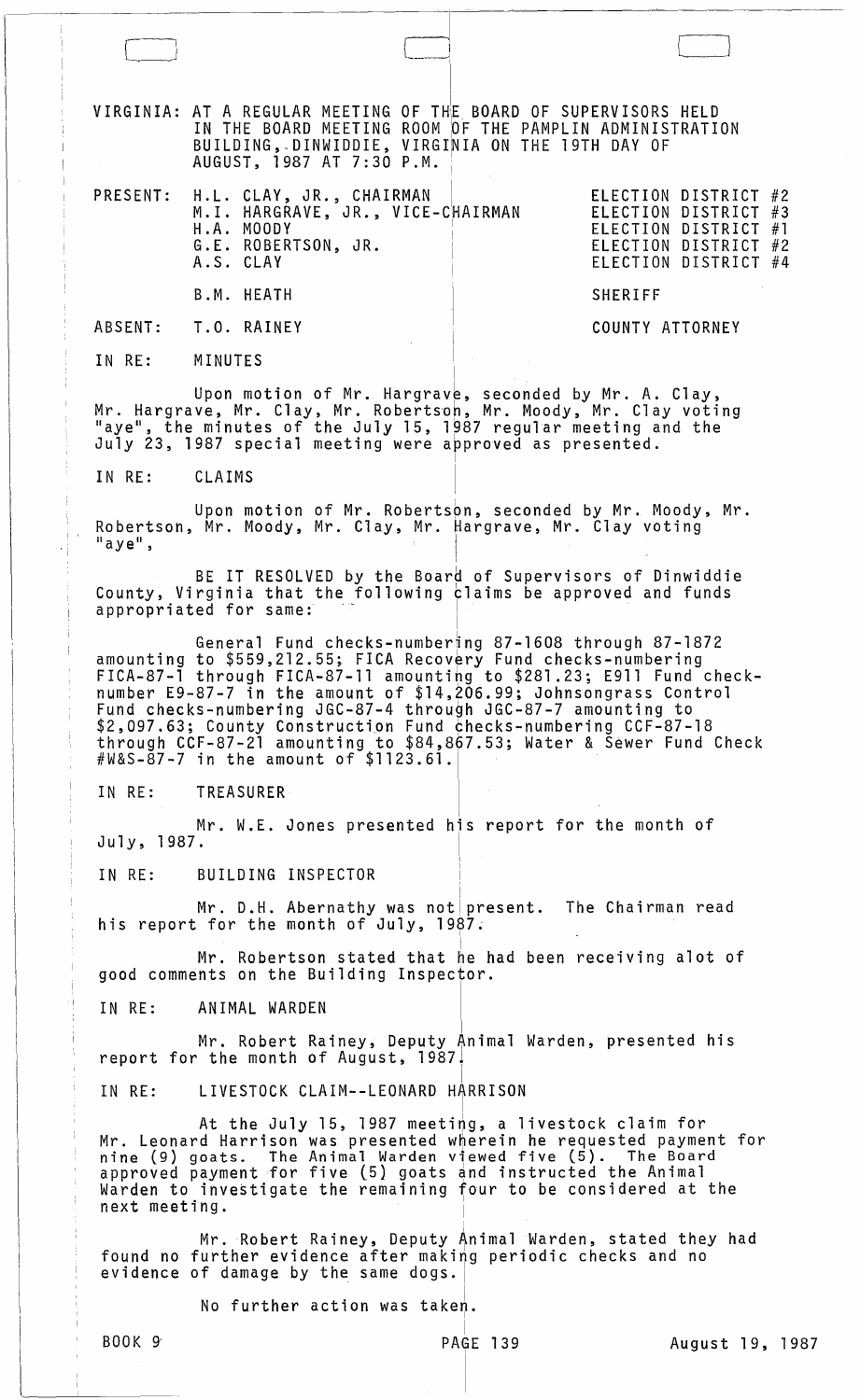IN RE: PUBLIC HEARING--A-87-5--MAINTENANCE OF A PUBLIC NUISANCE

This being the time and date as advertised in the Progress-Index on Wednesday, August 5, 1987 and Wednesday,<br>August 12, 1987 for the Board of Supervisors to conduct a public<br>hearing to consider for adoption an ordinance to amend Chapter<br>15 of the Dinwiddie County Code to public nuisances.

Mr. John Crawley stated they have been working on this for nine years and he was very glad to see this ordinance presented.<br>He also stated there were a number of people present to speak<br>for the ordinance.

Mr. Emery Veazey and Mr. John Gibbs asked questions concerning unlicensed vehicles.

Mrs. Gloria Jones spoke in support of the amendment.

No one spoke in opposition.

Mr. Hargrave moved that amendment A-87-5, maintenance of a public nuisance, be approved. Mr. Moody seconded the motion.

Mr. Robertson stated he was concerned about the time under paragraph b. He stated if they allowed 60 days, the summer would be gone before anything was done.

Mr. Robertson moved to amend the motion by changing<br>sixty (60) days in paragraph b to thirty (30) days. Mr. Hargrave<br>seconded the motion. Mr. Robertson, Mr. Hargrave, Mr. Clay, Mr. Moody, Mr. Clay voted "aye".

Mr. Hargrave, Mr. Moody, Mr. Robertson, Mr. Clay, Mr. Clay voting "aye",

BE IT ORDAINED by the Board of Supervisors of Dinwiddie County, Virginia, that the Dinwiddie County Code, as adopted March, 1986, and as heretofore amended, be further amended by the following addition:

## SECTION 15-5 - Maintenance of a Public Nuisance

a. It shall be unlawful and a Class 4 Misdemeanor for any person to keep, maintain or permit the existence of a public or common nuisance, including, but not limited to refuse, litter, trash, garbage, excessive weeds or grass and other substances which might endanger the health or safety of the residents on any property zoned for residential, business, commercial or industrial use.

b. As used in this section, the term "excessive weeds or grass" shall mean "any weeds or grass which are not regularly mowed or which, for a period of thirty (30) days or longer, has been left unattended by the owner."

c. The owner of the property shall within thirty (30) days after receiving written notice from the county, remove therefrom or cease the operation and remove any public or common nuisance that is in violation of this section.

d. Written notice shall be deemed given if it is mailed certified or registered mail to the last known address of the landowner or personally served. The last known address shall be based upon the records of the Commissioner of Revenue.

e. The' County Administrator or his agent shall be responsible for the administration of this ordinance. The County Administrator or his agent are hereby granted authority to enter upon property for the purpose of inspection to protect health and safety in accordance with this ordinance.

 $\frac{1}{\sqrt{1-\frac{1}{2}}\cdot\frac{1}{2}}$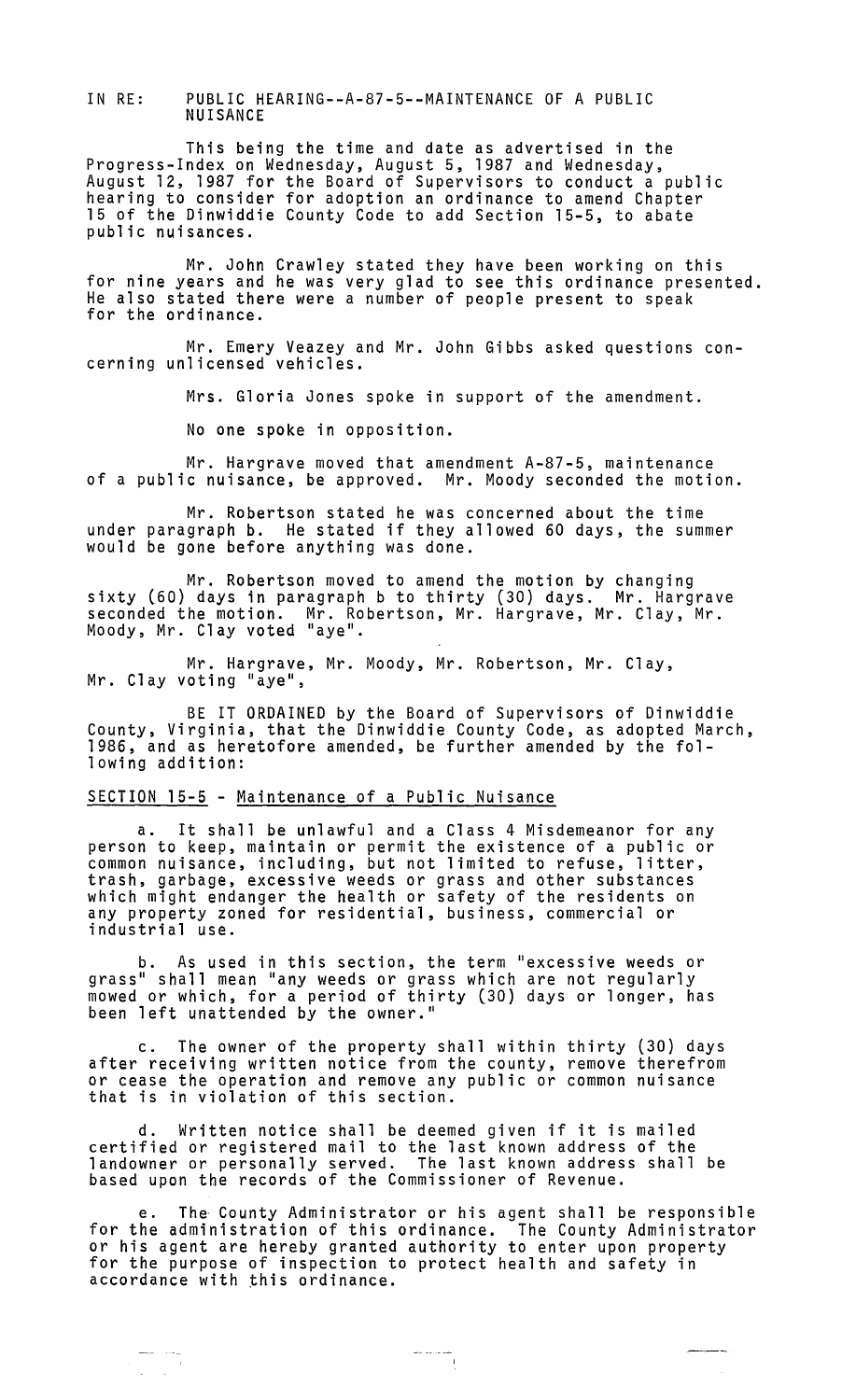f. In the event the owner of the property fails to comply with a notice given pursuant to Subsection (c) above, the county, through it's own agents or employees, may remove the public or common nuisance.

 $\bigcap$ 

g. Any landowner who disagrees with the written notice of the County Administrator or his agent shall have thirty (30) days after written notice is mailed, either certified or registered mail, in which to note an appeal in writing to the Board of Supervisors.<br>Said appeal shall briefly set forth the reasons for disagreeing<br>with the notice. Failure to note such appeal shall be deemed a waiver of all right of appeal and the decision and notice shall be deemed final.

h. The cost of any removal and disposal by the County pursuant to this section shall be chargeable to the owner of this property and may be collected by the county as taxes and levies are collected. Every such cost witH which the owner of the property shall have been assessed shall constitute a lien against<br>the property from which the nuisance was removed; the lien to continue until actual payment of such cost is made in full to the county.

IN RE: PUBLIC HEARING--A-87-6--DdG CONFINEMENT--VIRGINIA HILLS SUBDIVISION

This being the time and place as advertised in the Progress-Index on Wednesday, August 5, and Wednesday, August 12, 1987 for the Board of Supervisors to cond'uct a publ ic hearing to consider for adoption an ordinance to amend Chapter 4 of the Dinwiddie County Code to add to Article II, Section  $2/2$ , restricting the running at large of dogs in residential areas.

Mr. Robertson asked if it was necessary to hold a public<br>hearing each time a request is made to add an area. He was advised nearing each time a request is made to add an area. The was advise<br>it was because the ordinance is being amended. Mr. H. Clay asked if the Board could pass an amendment to add areas as requested without holding a public hearing.

 $Mr.$  Hargrave stated he would not be in favor of that. He felt the subdivisions should be added by request of the majority of the citizens within that subdivistion on an individual request basis. <sup>I</sup>

 $Mr.$  Robertson stated he only wanted to shorten the process.

Mr. Charles Crowder stated the leash law was in effect on one side of Rt. 601 only. He stafed the Northern end should not be penalized. <sup>I</sup>

Mr. Clarence Algood and his son spoke against the leash law, stating he was afraid it would become countywide.

Mr. Hargrave stated he wasil totally opposed to a countywide leash law. He indicated he would like to see the people in the subdivision say what they want and wpuld vote for a request when a petition is presented with over 50% of the residents in support<br>of it.

 $Mr.$  Emery Veazey stated he supported the people requesting animal control in their areas.

Mr. H. Clay pointed out that the urban area animal control needs are different from the other end of the County.

Mr. David Maywalt and Mr. Robert Powell spoke in support<br>of the ordinance. Mr. Charles Harrison stated he supported the Mr. Charles Harrison stated he supported the ordinance in subdivisions.

Mr. Laxton Wilson asked if dogs that cross into the leash law area come under the ordinance. Mr. Robert Rainey, Deputy<br>Animal Warden, stated he would have to check with the County Mr. Laxton Wilson asked if dogs that<br>law area come under the ordinance. Mr. Rober<br>Animal Warden, stated he would have to check<br>Attorney.

Upon motion of Mr. Robertson, seconded by Mr. Hargrave,

I

PAGE  $140$ BOOK 9 **PAGE 140** PAGE 140 **August 19, 1987**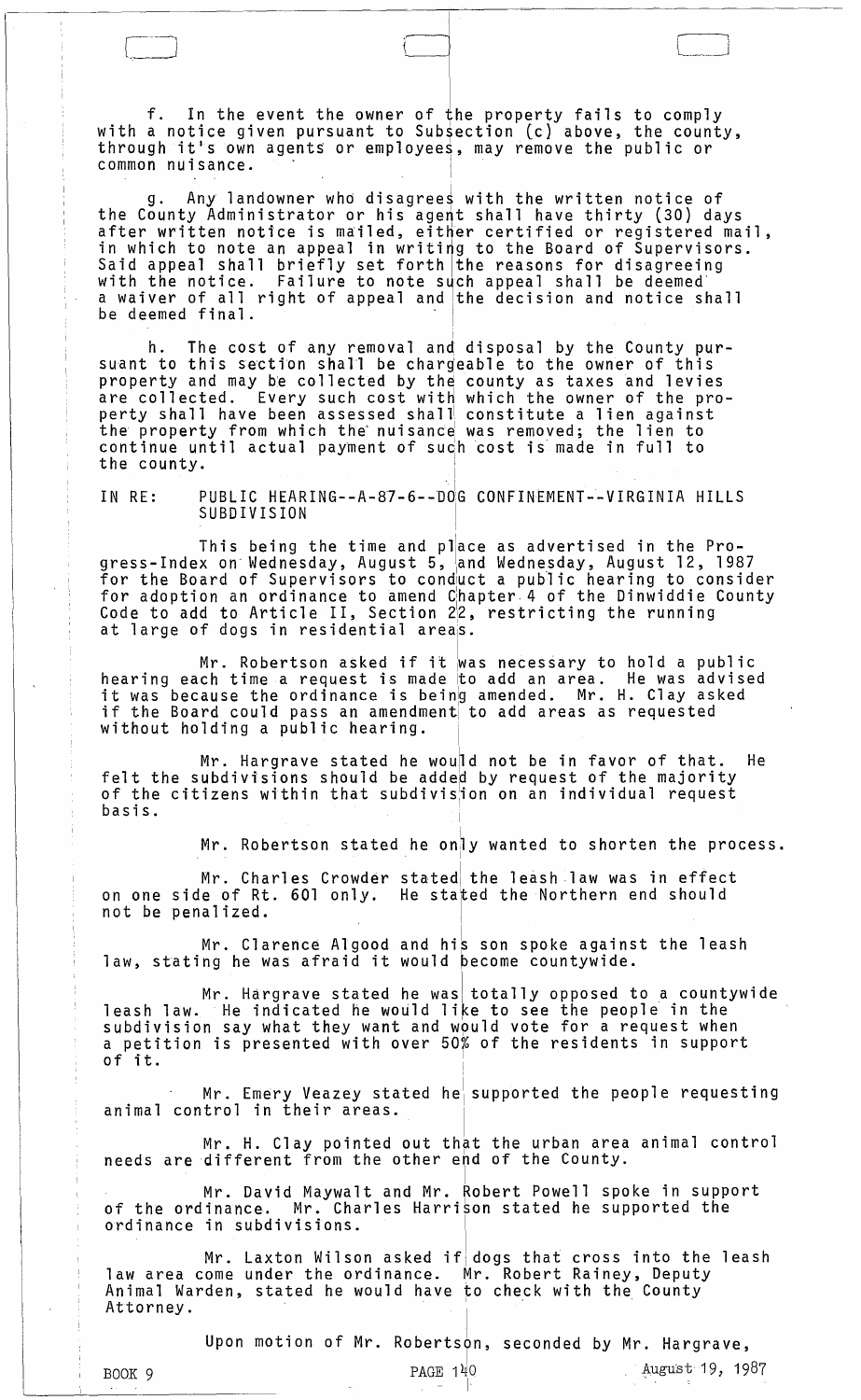Mr. Robertson, Mr. Hargrave, Mr. Clay, Mr. Moody, Mr. Clay voting<br>"aye",

 $\sim$   $\sim$ 

 $\Delta \sim 10$ 

BE IT ORDAINED by the Board of Supervisors of Dinwiddie County, Virginia that the Dinwiddie County Code, as adopted, March 1986, and as heretofore amended, be further amended by the following addition:

CHAPTER 4 - Animals and Fowl Section 22 - Running at Large - Prohibited in Certain Residential Areas

a. It shall be unlawful to permit any dog to run at large at any time during the year within any portion<br>of the following areas of the County:

1) All that certain lot, parcel or piece of land with the improvements thereon located in Rohoic District, Dinwiddie County, Virginia, and bounded generally as follows: on the north by Lake Chesdin and the Appomattox River; on the East by the City of Petersburg and u.S. Highway #1; on the South by U.S. Highway #1, State Route 460 and State Route 601 and 708; on the West by Route 623 and Whippernock<br>Creek.

2) All that certain lot, parcel or piece of land with the improvements thereon located in Rohoic District, Dinwiddie County, Virginia, commonly known as Virginia Hills Subdivision as shown in Plat Book 9, page 75, 94, 95 and Plat Book 10, page 129, 130 and 131 of the Dinwiddie County Circuit Clerk's Office, located on the northwestern side of Squirrel Level Road, State Route 613.

b. All dogs shall be kept under restraint in the above described areas. A dog under restraint shall mean any dog secured by a leash or lead or penned up or under the control of a responsible person and obedient to that person's commands, or within the real property limits of its owner, provided, that restraint of hunting dogs shall be as provided in the Code of Virginia, as amended.

c. It shall be the duty of the Animal Warden to cause all dogs found running at large in violation of this Section to be caught and penned up at the owner's expense in the County Dog Pound.

IN RE: TARGET RANGE PERMIT--DINWIDDIE VFD

Mr. Joe Emerson, Director of Planning, presented an application for a target range permit from the Dinwiddie VFD to hold turkey shoots for ten weeks on property owned by Mr. W.W. Howard on State route 605. Permits for this location have been approved in the past and Mr. Emerson recommended approval of this request.

Upon motion of Mr. Hargrave, seconded by Mr. A. Clay, Mr. Hargrave, Mr. Clay, Mr. Moody, Mr. Robertson, Mr. Clay voting to hold turkey shoots for a period of ten weeks, beginning in September, on property owned by Mr. W.W. Howard on Route 605.

IN RE: SPECIAL ENTERTAINMENT PERMIT--WHIPPERNOCK HUNT CLUB

Mr. Joe Emerson, Director of Planning, presented an application from Mr. & Mrs. George E. Williams, representing<br>Whippernock Hunt Club, for a special entertainment permit to hold an outdoor concert on Saturday, October 3, 1987 from 5:00 P.M. to 11:00 P.M. at Whippernock Marina with an estimated attendance of 150 to 200 people. The Sheriff submitted a letter approving the parking facilities. Mr. & Mrs. Williams were presented in support of their request.

 $\overline{1}$ 

 $\sim$   $\sim$   $\sim$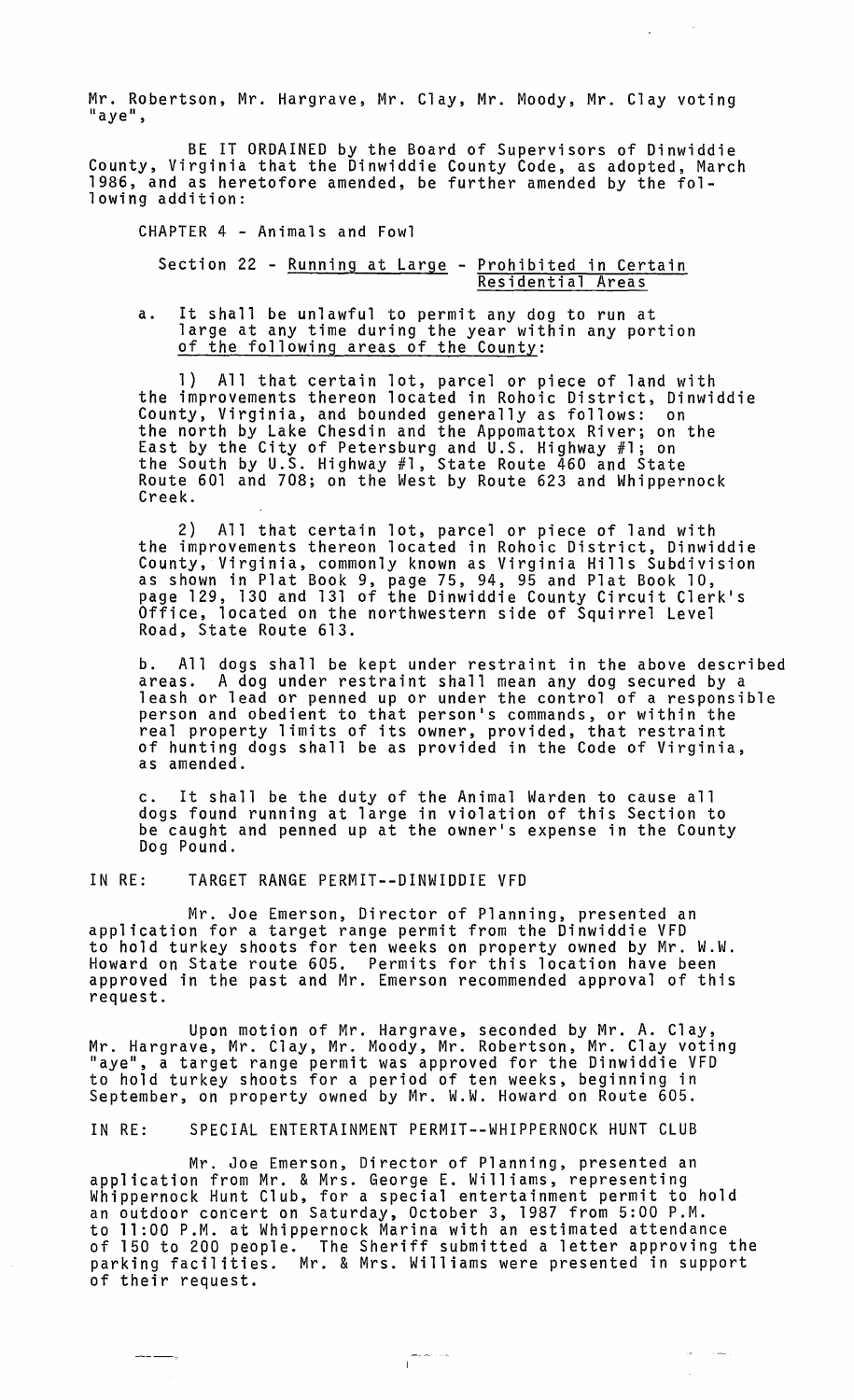Upon motion of Mr. Robertson, seconded by Mr. Hargrave, Mr. Robertson, Mr. Hargrave, Mr. Moody, Mr. Clay, Mr. Clay voting George E. Williams to hold an outdoqr concert on Saturday, October 3, 1987 from 5:00 P.M. to 11:00 P.M. at Whippernock Marina, with the conditions stated therein.

 $\Box$ 

<sup>I</sup>IN RE: SPECIAL ENTERTAINMENT PERMIT--RICHARD A BEASLEY

" "

Mr. Joe Emerson, Director of Planning, presented an application from Mr. RichardA. Beasley for a special entertainment permit to hold a music festival on September 6, 1987 from 7:00 P.M. to 1:00 A.M. at the Orioles Ball Park on Route 605.

The Sheriff was not aware of any complaints at that location in the past.

Upon motion of Mr. Hargra~e, seconded by Mr. A. Clay, Mr. Hargrave, Mr. Clay, Mr. Robertsqn, Mr~ Moody, Mr. Clay voting "aye", Mr. Richard Beasley was awarded a special entertainment permit to hold a music festival on September 6, 1987 from 7:00 P.M. to 1:00 A.M. at the Orioles Ball Pa $\uparrow$ k on Rt. 605 with the conditions permit to nold a music restival on September 6, 1987 irc<br>to 1:00 A.M. at the Orioles Ball Park on Route 605.<br>The Sheriff was not aware of any complaints a<br>location in the past.<br>Upon motion of Mr. Hargrave, seconded by Mr.<br>

IN RE: COURTHOUSE IMPROVEMENTS--REPLACEMENT OF SIDEWALKS & STONES IN GUTTERS  $\mathcal{L}^{\pm}$ 

The County Administrator presented two bids on replacing<br>the sidewalks and the stones in the gutters at the Courthouse.

Walthall Construction  $$13,066$  - sidewalks I i \$1,200 - stones in gutters Virginia Concrete constru~tion Co.

Cost-plus basis - stones in gutters.

He recommended that the low bid of Walthall Construction Company be accepted.

I

Mr. A. Clay stated he felt the bid was high and asked if it could be done on an hourly basis like the job at the Administration Building. The County Adminiistrator stated that job cost around \$16,000. Mr. Hargrave stated the sidewalks were in bad shape. He was concerned about someone turning an ankle.

Upon motion of Mr. Hargrave, seconded by Mr. Moody, Mr. Hargrave, Mr. Moody, Mr. Clay, Mr. Robertson voting "aye", Mr. A. Clay voting "nay", the bid from Walthall Construction Company to replace the sidewalks and the stones in the gutters at the Courthouse was accepted.

IN RE: COURTHOUSE--REMOVAL OF TREES

The County Administrator stated the Board had a chance to look at the trees at the Courthouse that are damaged and need to be taken down. There are two oaks and two maples. He has obtained prices on cutting the two maples. He added that if the Board desires to remove the trees, npw is the time to do it while the wall is open.

Upon motion of Mr. Hargrave, seconded by Mr. Robertson, Mr. Hargrave, Mr. Robertson, Mr. Clay, Mr. Moody, Mr. Clay voting<br>"aye"

,

i

BE IT RESOLVED by the Board of Supervisors of Dinwiddie County, Virginia that the County Adm<sub>i</sub>nistrator be authorized to obtain prices on removing the two oaks at the Courthouse and the maple at the corner of the Clerk's Office; have a tree expert look at the other maple to see if it can be saved; and relocate the flag pole; and

BE IT FURTHER RESOLVED by the Board of Supervisors of Dinwiddie County, Virginia that the County Administrator be authorized upon receipt of the bids to select a contractor and proceed with<br>BOOK 9 **PAGE 14**